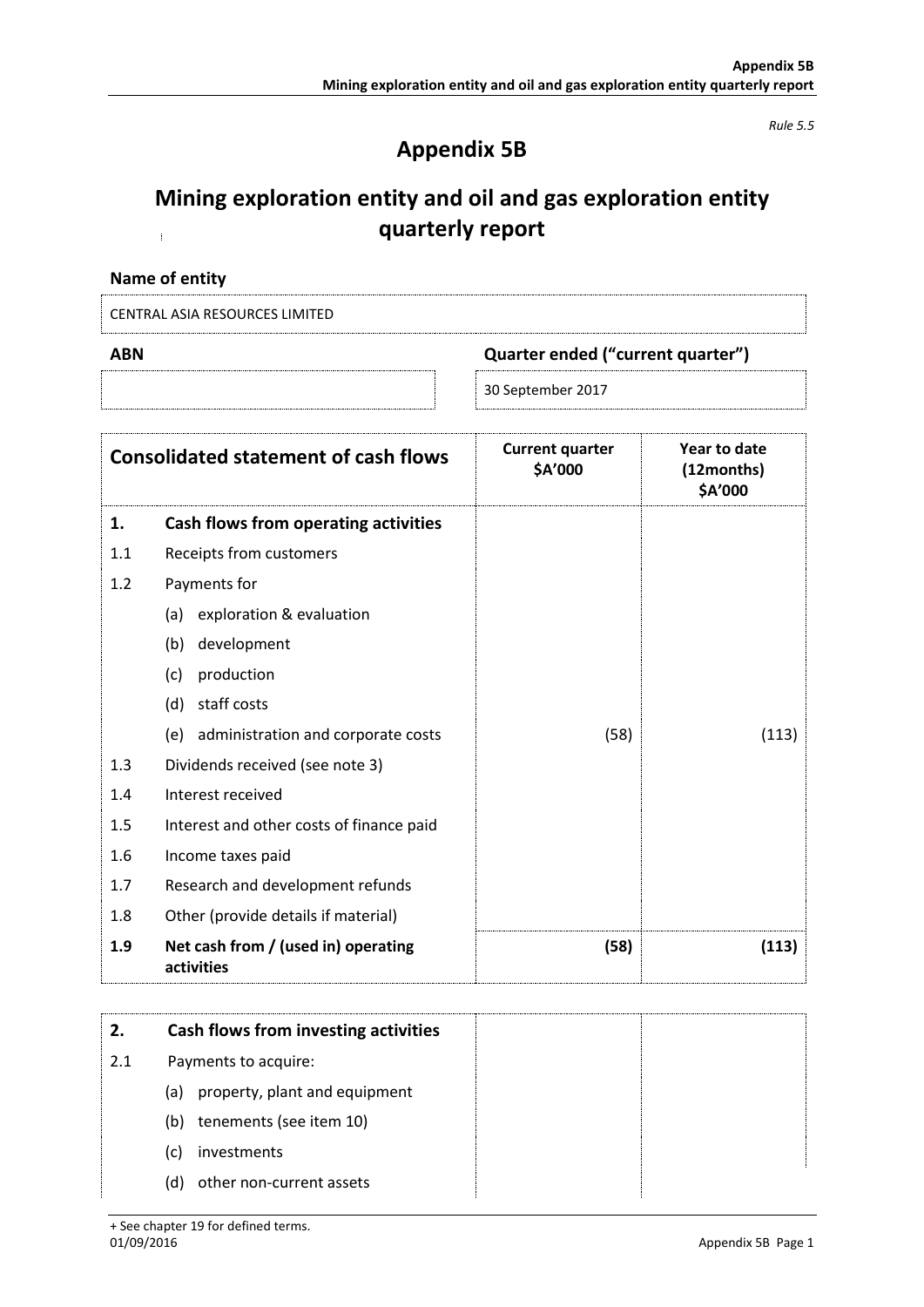|         | <b>Consolidated statement of cash flows</b>       | <b>Current quarter</b><br>\$A'000 | Year to date<br>(12months)<br>\$A'000 |
|---------|---------------------------------------------------|-----------------------------------|---------------------------------------|
| 2.2     | Proceeds from the disposal of:                    |                                   |                                       |
|         | property, plant and equipment<br>(a)              |                                   |                                       |
|         | tenements (see item 10)<br>(b)                    | 40                                | 115                                   |
|         | investments<br>(c)                                |                                   |                                       |
|         | other non-current assets<br>(d)                   |                                   |                                       |
| 2.3     | Cash flows from loans to other entities           |                                   |                                       |
| 2.4     | Dividends received (see note 3)                   |                                   |                                       |
| $2.5\,$ | Other (provide details if material)               |                                   | 8                                     |
| 2.6     | Net cash from / (used in) investing<br>activities | 40                                | 123                                   |

| 3.   | <b>Cash flows from financing activities</b>                                    |   |   |
|------|--------------------------------------------------------------------------------|---|---|
| 3.1  | Proceeds from issues of shares                                                 |   |   |
| 3.2  | Proceeds from issue of convertible notes                                       |   |   |
| 3.3  | Proceeds from exercise of share options                                        |   |   |
| 3.4  | Transaction costs related to issues of<br>shares, convertible notes or options |   |   |
| 3.5  | Proceeds from borrowings                                                       |   |   |
| 3.6  | Repayment of borrowings                                                        |   |   |
| 3.7  | Transaction costs related to loans and<br>borrowings                           |   |   |
| 3.8  | Dividends paid                                                                 |   |   |
| 3.9  | Other (provide details if material)                                            |   |   |
| 3.10 | Net cash from / (used in) financing<br>activities                              | 0 | n |

| 4   | Net increase / (decrease) in cash and<br>cash equivalents for the period |      |     |
|-----|--------------------------------------------------------------------------|------|-----|
| 4.1 | Cash and cash equivalents at beginning of<br>period                      | 41   |     |
| 4.2 | Net cash from / (used in) operating<br>activities (item 1.9 above)       | (58) |     |
| 4.3 | Net cash from / (used in) investing<br>activities (item 2.6 above)       | 40   | 123 |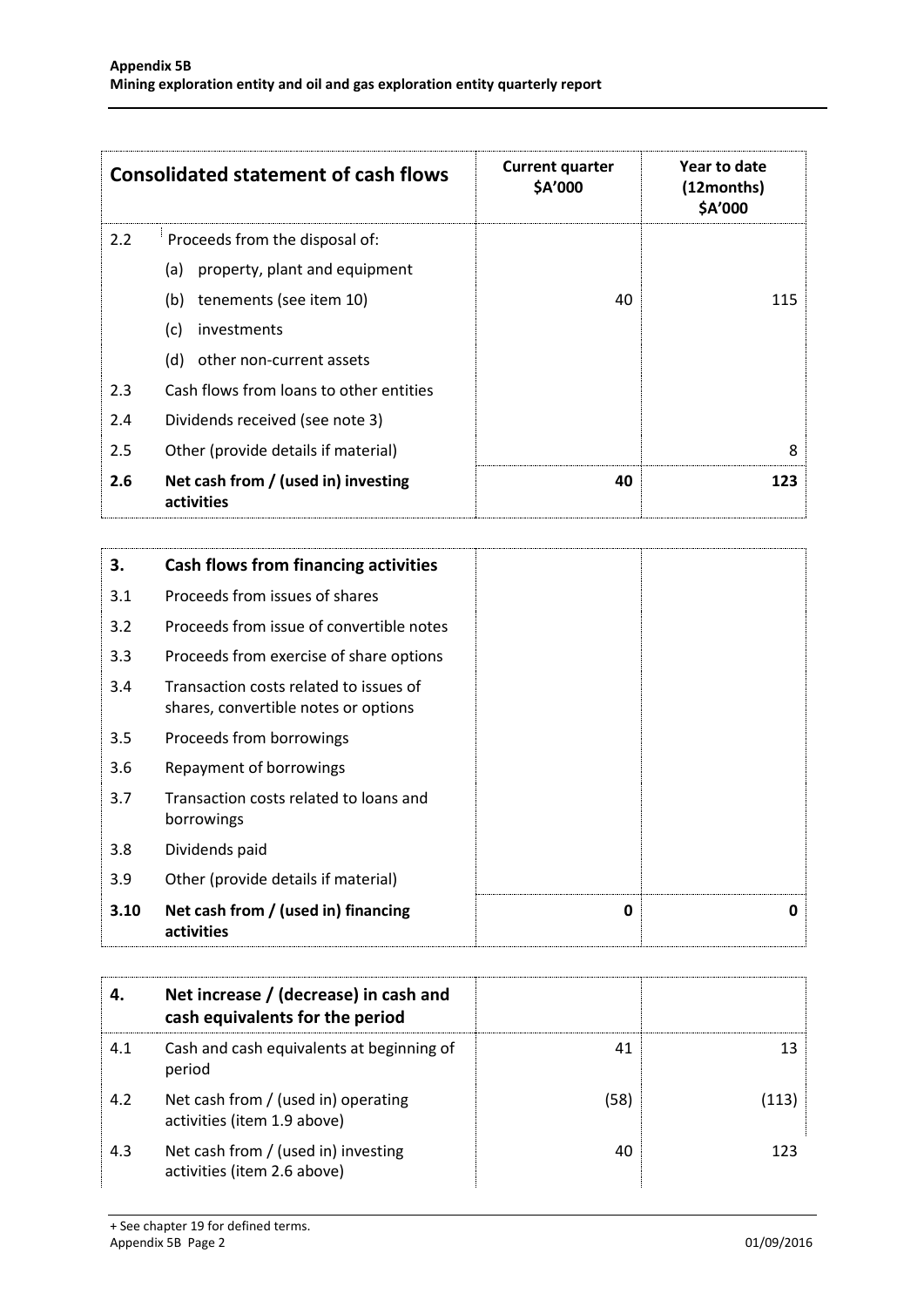|     | <b>Consolidated statement of cash flows</b>                         | <b>Current quarter</b><br>\$A'000 | Year to date<br>(12months)<br>\$A'000 |
|-----|---------------------------------------------------------------------|-----------------------------------|---------------------------------------|
| 4.4 | Net cash from / (used in) financing<br>activities (item 3.10 above) | 0                                 |                                       |
| 4.5 | Effect of movement in exchange rates on<br>cash held                |                                   |                                       |
| 4.6 | Cash and cash equivalents at end of<br>period                       | 23                                |                                       |

| 5.  | Reconciliation of cash and cash<br>equivalents<br>at the end of the quarter (as shown in the<br>consolidated statement of cash flows) to<br>the related items in the accounts | <b>Current quarter</b><br>\$A'000 | <b>Previous quarter</b><br><b>\$A'000</b> |
|-----|-------------------------------------------------------------------------------------------------------------------------------------------------------------------------------|-----------------------------------|-------------------------------------------|
| 5.1 | <b>Bank balances</b>                                                                                                                                                          | 23                                | 41                                        |
| 5.2 | Call deposits                                                                                                                                                                 |                                   |                                           |
| 5.3 | <b>Bank overdrafts</b>                                                                                                                                                        |                                   |                                           |
| 5.4 | Other (provide details)                                                                                                                                                       |                                   |                                           |
| 5.5 | Cash and cash equivalents at end of<br>quarter (should equal item 4.6 above)                                                                                                  | 23                                | 41                                        |

## **6.** Payments to directors of the entity and their associates Current quarter

6.1 Aggregate amount of payments to these parties included in item 1.2



- 6.2 Aggregate amount of cash flow from loans to these parties included in item 2.3
- 6.3 Include below any explanation necessary to understand the transactions included in items 6.1 and 6.2

Mr Jason Campbell is a Director of the Central Asia Resources and a Director of advisory firm Pamplona Goup Pty Ltd. During the reporting period, fees for administration and consulting fees were paid to Pamplona Group. These services were provided on normal commercial terms and conditions and at market rates.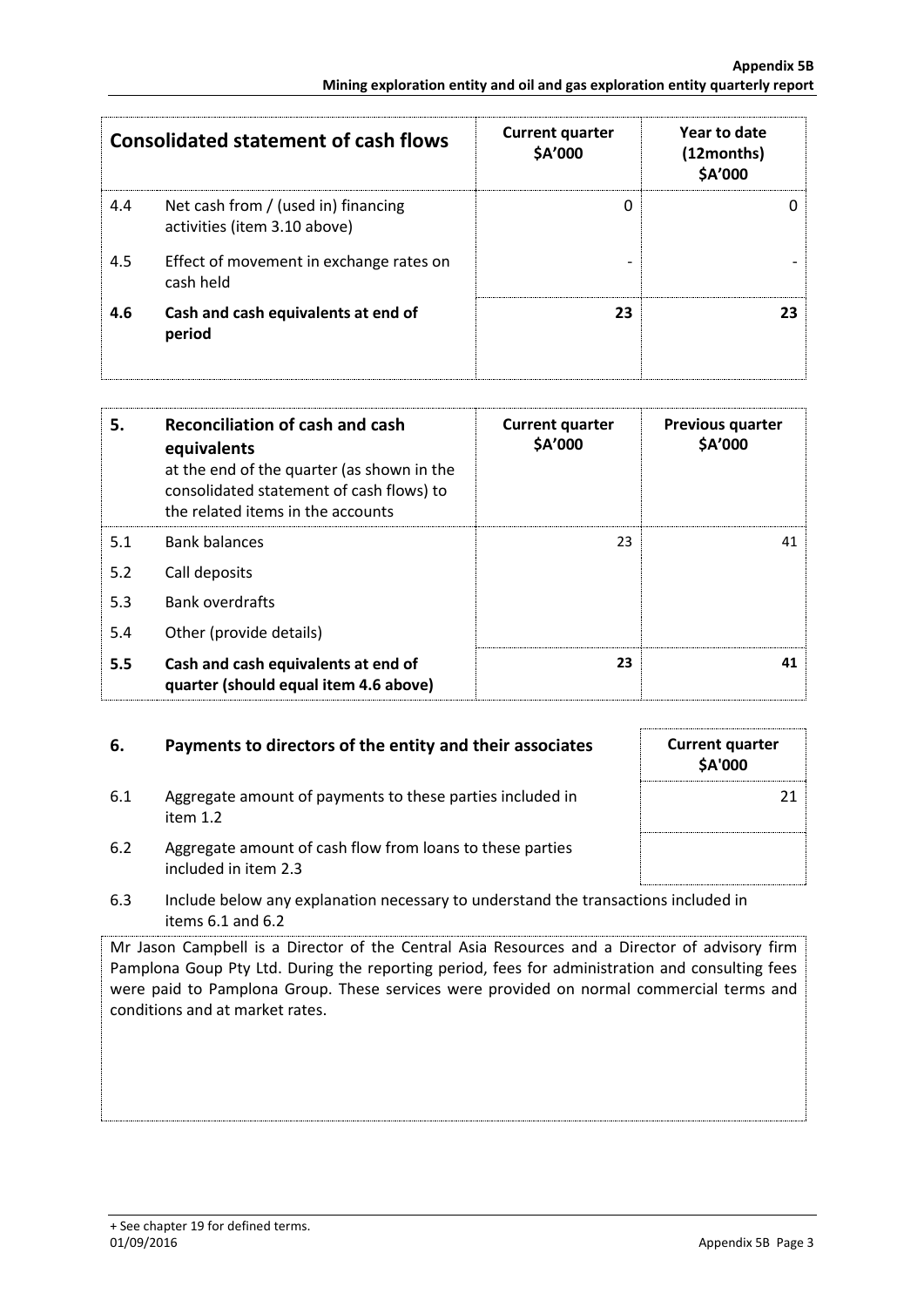### **7. Payments to related entities of the entity and their associates**

- 7.1 Aggregate amount of payments to these parties included in item 1.2
- 7.2 Aggregate amount of cash flow from loans to these parties included in item 2.3
- 7.3 Include below any explanation necessary to understand the transactions included in items 7.1 and 7.2

Mr Jason Campbell is a Director of Central Asia Resources and a Director of advisory firm Pamplona Group Pty Ltd. During the reporting period, fees for administration and consulting fees were paid to Pamplona Group. These services were provided on normal commercial terms and conditions and at market rates.

| 8.  | <b>Financing facilities available</b><br>Add notes as necessary for an understanding of the<br>position | <b>Total facility amount</b><br>at quarter end<br>\$A'000 | Amount drawn at<br>quarter end<br>\$A'000 |
|-----|---------------------------------------------------------------------------------------------------------|-----------------------------------------------------------|-------------------------------------------|
| 8.1 | Loan facilities                                                                                         |                                                           |                                           |
| 8.2 | Credit standby arrangements                                                                             |                                                           |                                           |

- 8.3 Other (please specify)
- 8.4 Include below a description of each facility above, including the lender, interest rate and whether it is secured or unsecured. If any additional facilities have been entered into or are proposed to be entered into after quarter end, include details of those facilities as well.

**9. Estimated cash outflows for next quarter \$A'000** 9.1 Exploration and evaluation 9.2 Development 9.3 Production 9.4 Staff costs 9.5 Administration and corporate costs **Administration** and corporate costs 9.6 Other (provide details if material) **9.7 Total estimated cash outflows \*25**

\*It is expected that further tranche payments will flow from the prior sale of Dalabai assets.

| <b>Current quarter</b><br>\$A'000 |    |
|-----------------------------------|----|
|                                   | 21 |
|                                   |    |